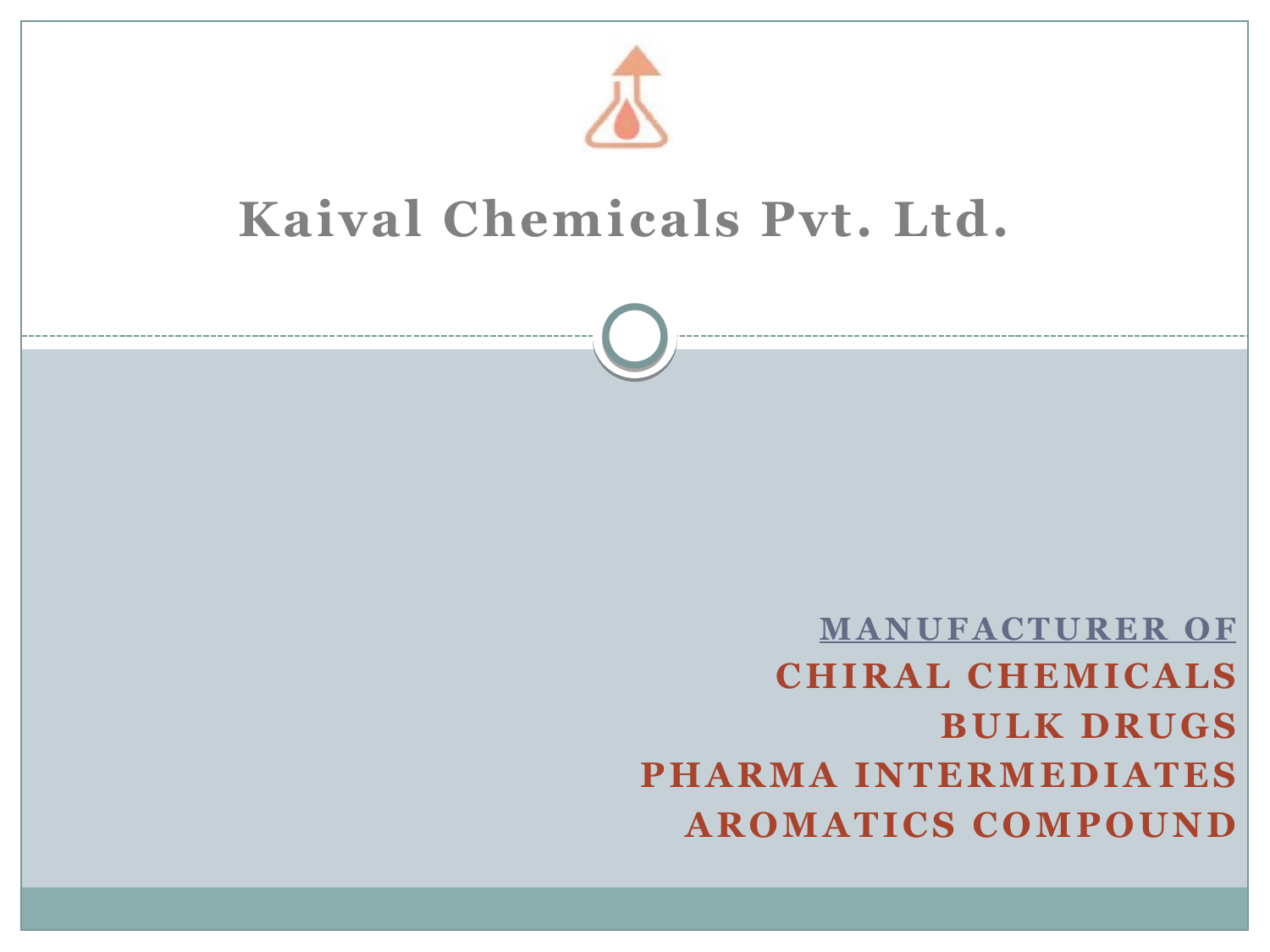### Unit Location

#### Corporate Office:

<u>kaj</u> Kaival Chemicals Pvt. Ltd. **GUJARAT** response@kaivalchemicals.com Block No. 489, Umraya Road, Opp. Cadila Healthcare Ltd., Village- Umraya, Taluka- Padra, Vadodara - 391440, Gujarat, India Contact Us: Telephone: +91-2662-244397/87 Mobile: +919824411497  $Fax: +91-265-2252912$ Email: maganghadia@yahoo.co.in Website: www.kaivaldhemicals.com

**MAHARASHTRA**

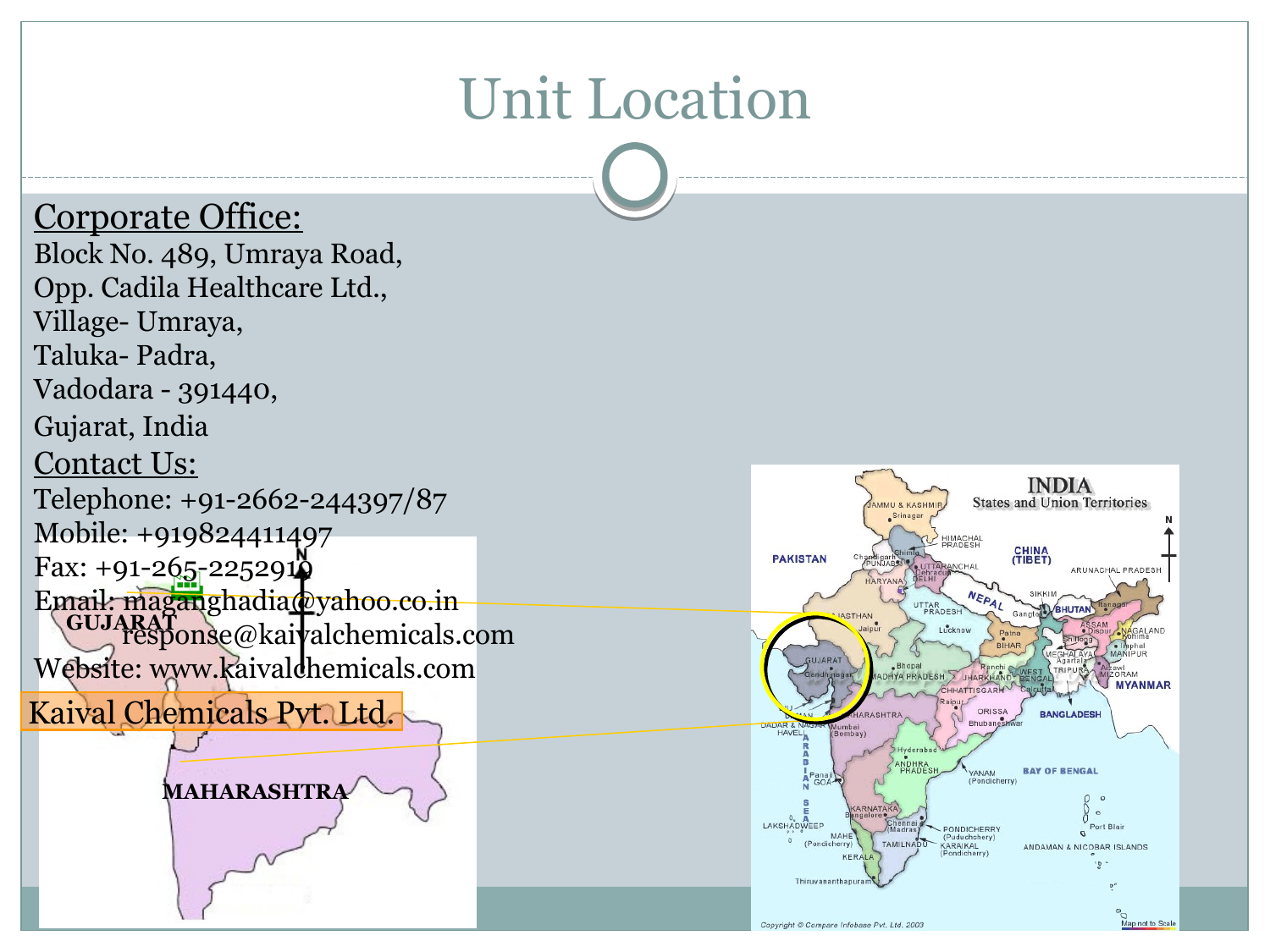## About Company

- KAIVAL CHEMICALS PVT. LTD. is a leading manufacturer and exporter of resolving agents (Chiral Chemicals), Bulk Drugs, Bulk Drug Intermediates, Flavor and Fragrance.
- Starting our journey in the year 1995, we have been the front runner in the competitive market.
- We are a well known name in the domestic as well as in the international market for producing superior quality products at competitive prices.
- Our strengths have endorsed us to forge a long lasting relationship with our existing customers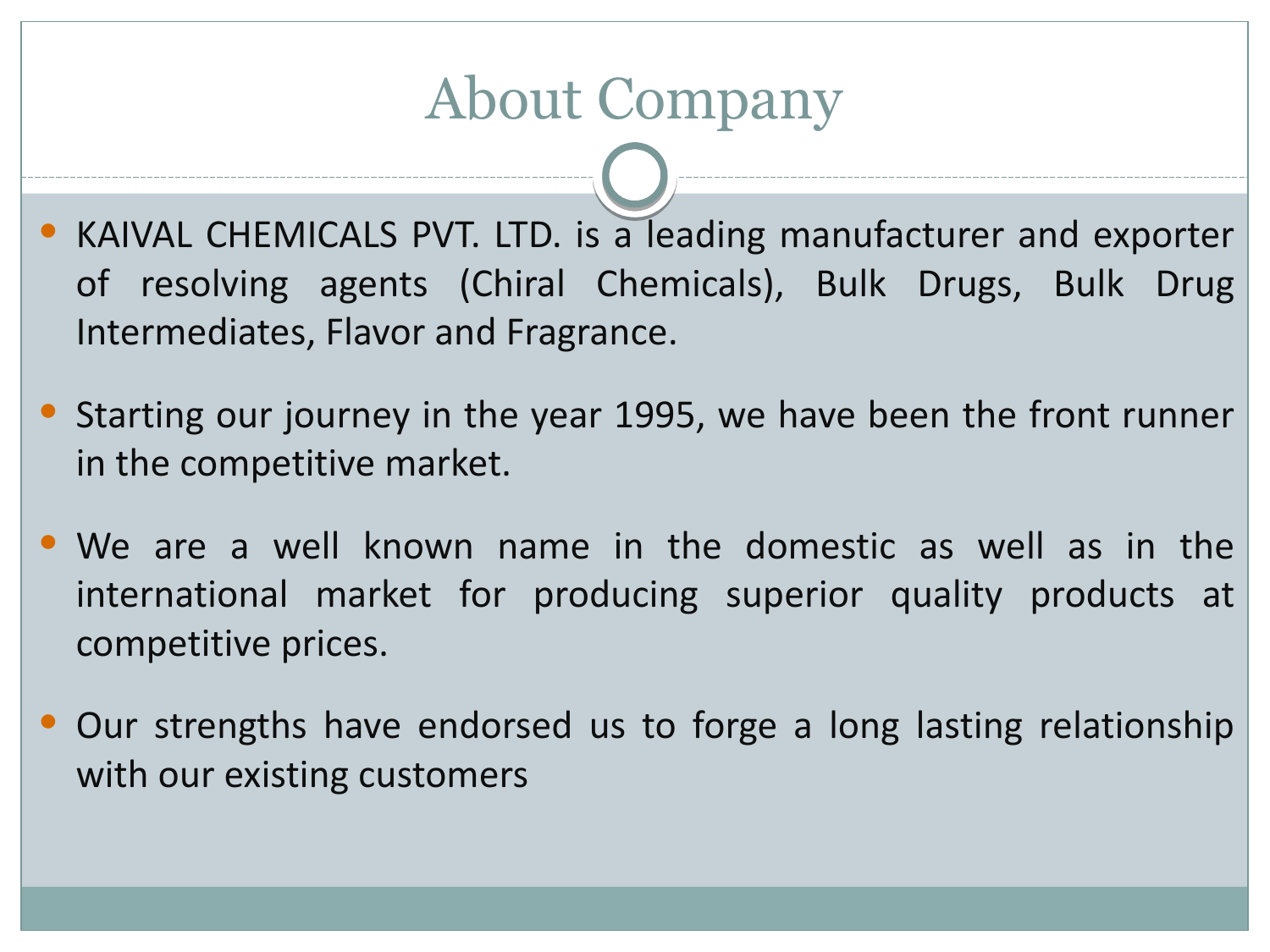### Director Profile



**Mr. MAGAN GHADIA Chairman & Managing Director**

• Mr. Magan Ghadia is Chemical Engineer by qualification and a first generation entrepreneur has an experience of more then 26 years in manufacturing of resolving agents (Chiral Chemicals), Bulk Drugs, Bulk Drug Intermediates, Flavor and Fragrance.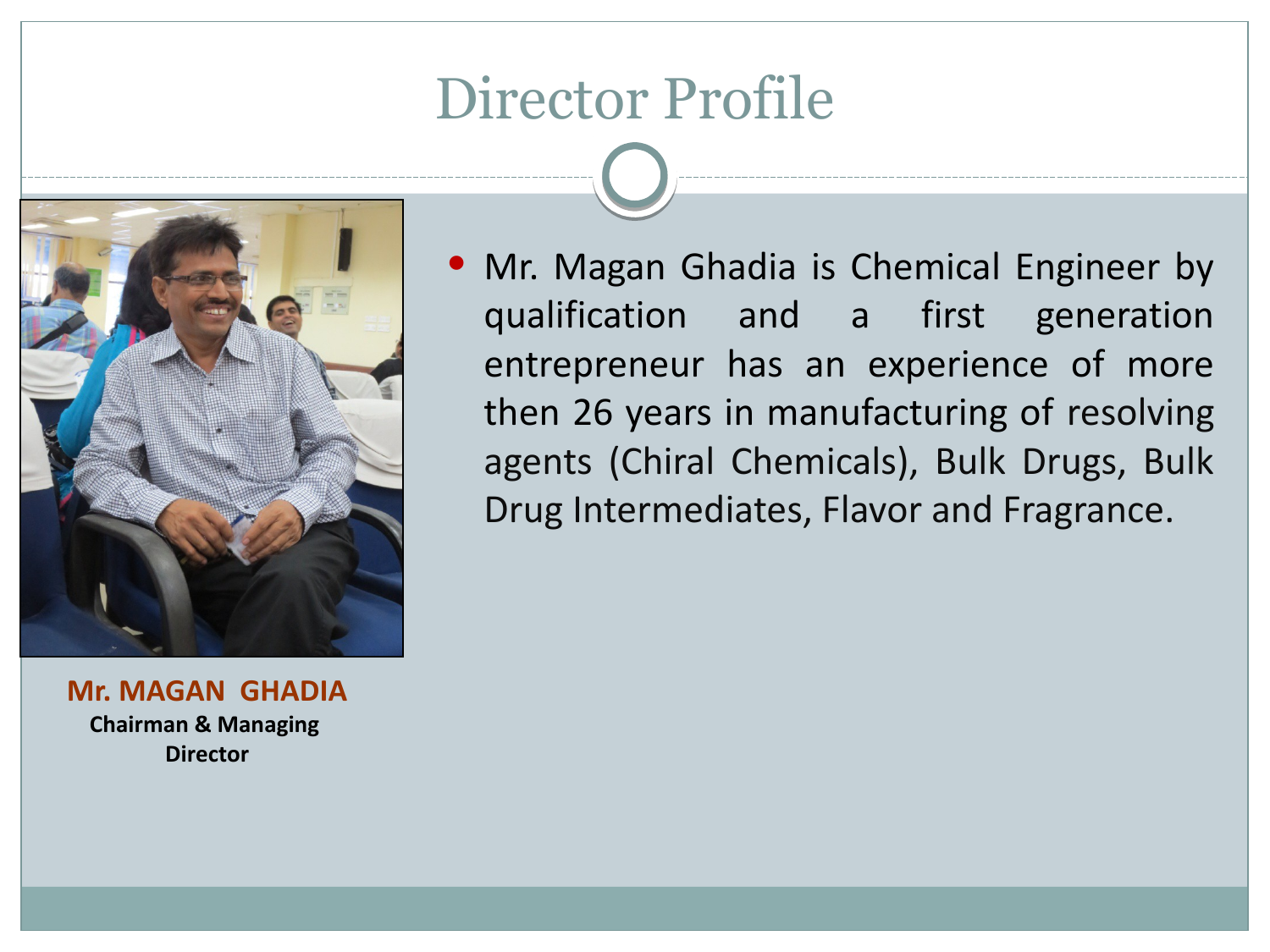### Our Strength

- Tremendous industry knowledge
- Sound and unmatched infrastructure
- **Proficient and experienced team of experts**
- Timely execution and delivery of orders
- Ideal packaging options
- Competitive pricing policy
- Investment in the modern technologies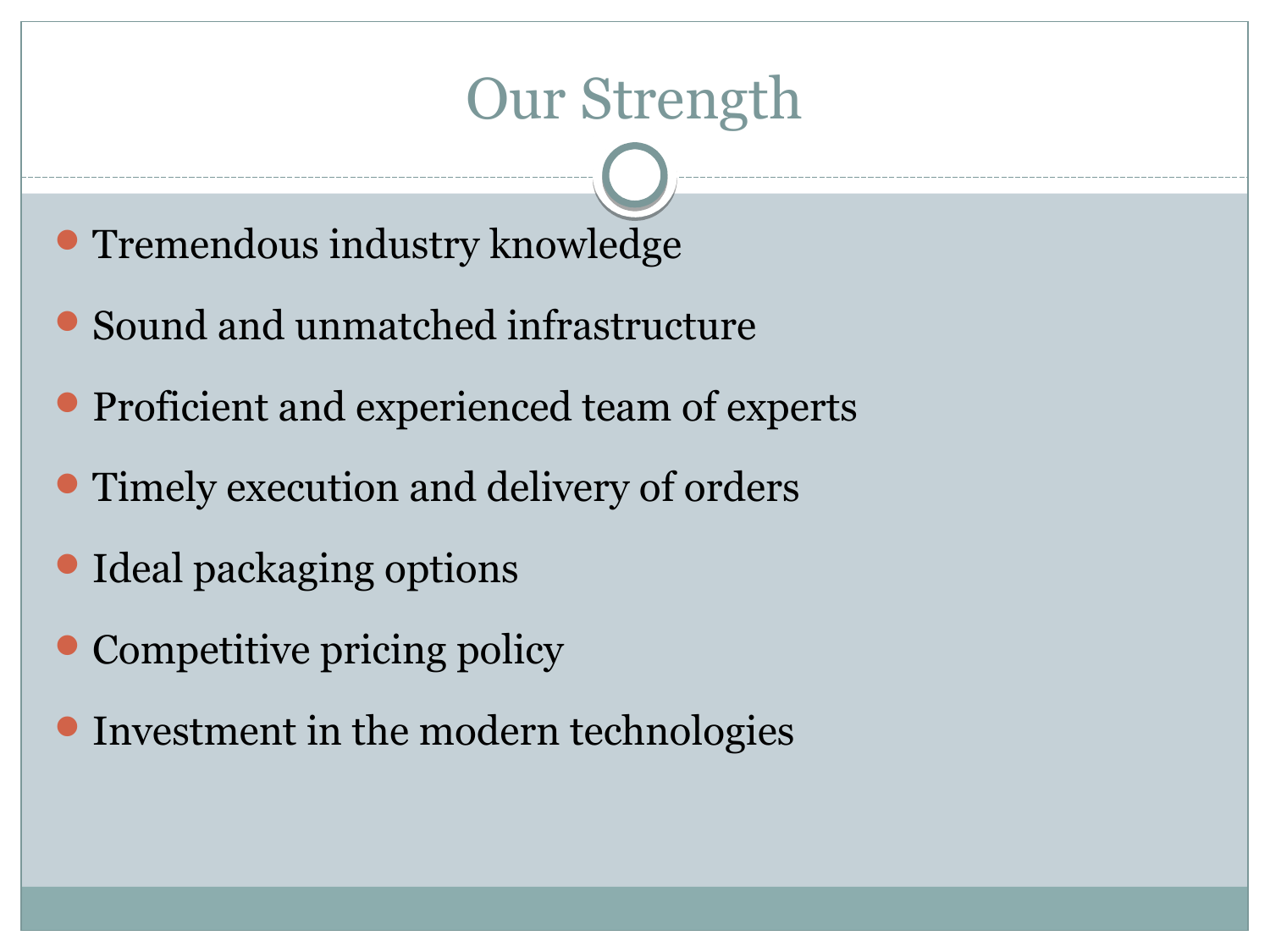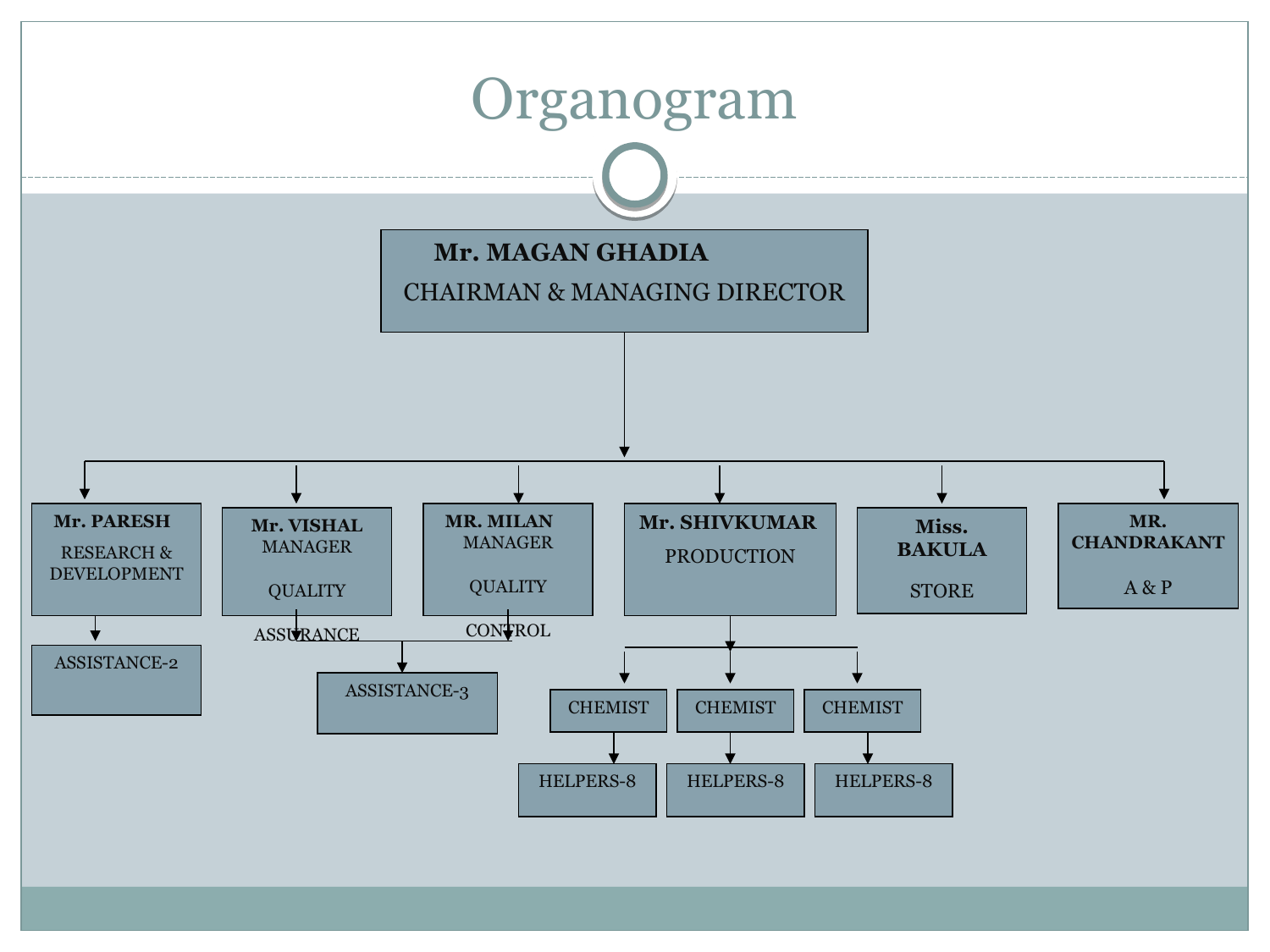#### Manpower  $\overline{\phantom{a}}$

| <b>Department</b>        | No of employees |
|--------------------------|-----------------|
| Production               | 28              |
| <b>Quality Assurance</b> | $\mathbf{2}$    |
| <b>Quality Control</b>   | 3               |
| R&D                      | 3               |
| <b>Store</b>             | 1               |
| Finance & Admin          | $\mathbf{1}$    |
| <b>TOTAL</b>             | 38              |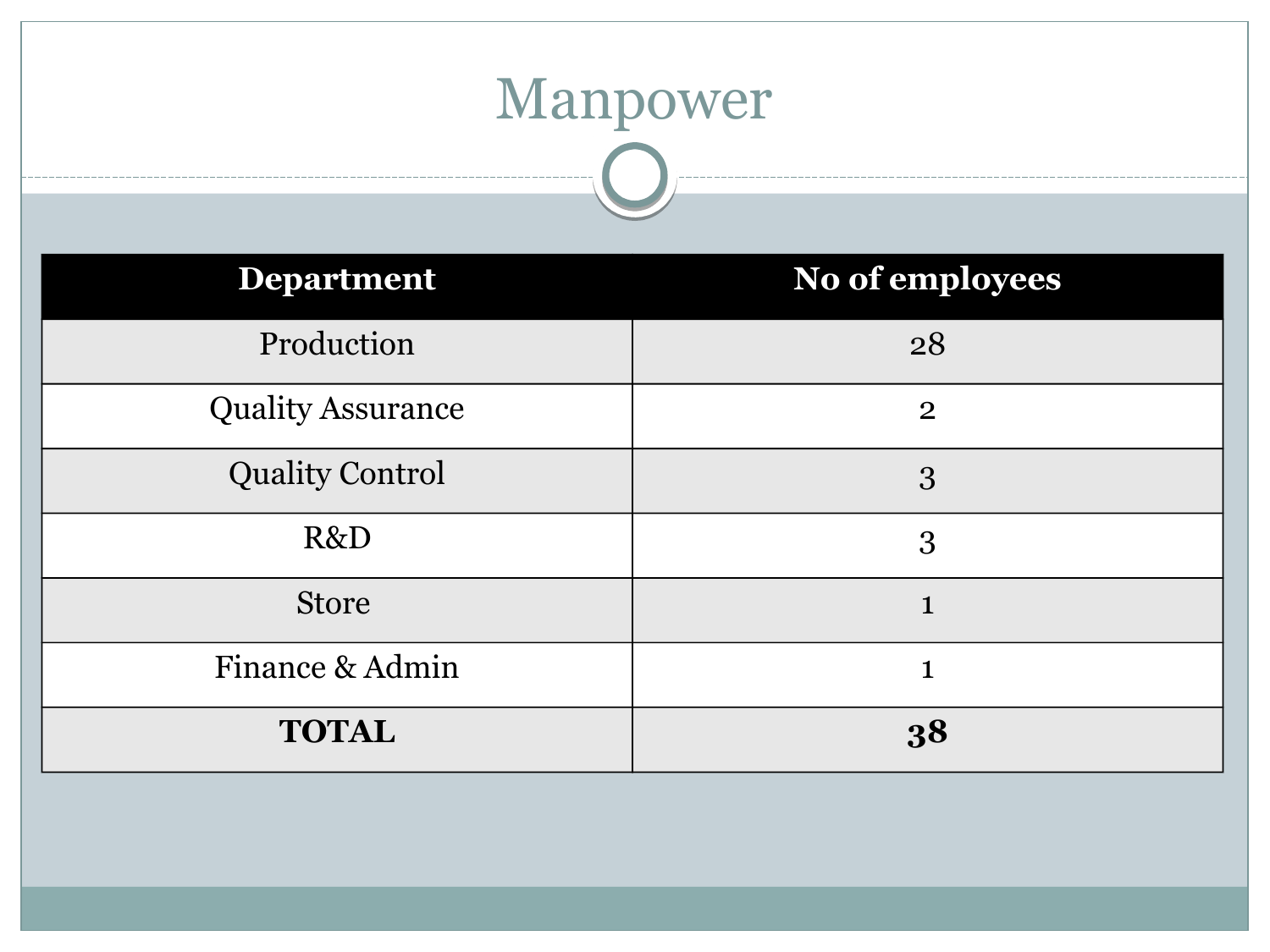## Manufacturing Facility

| <b>Reactor Capacity in Ltrs.</b> | <b>S.S.R.</b> | <b>G.L.R.</b> |
|----------------------------------|---------------|---------------|
| 1000                             | $\mathbf 0$   |               |
| 2000                             |               | $\mathbf O$   |
| 3000                             | $\mathbf 0$   | 3             |
| 4000                             | 1             | $\mathbf O$   |
| 5000                             | 1             | $\mathbf{O}$  |
| <b>TOTAL</b>                     | $\bf{3}$      |               |
| <b>Total Reactors</b>            |               | 7             |
| <b>Total Volumetric Capacity</b> |               | <b>21 KL</b>  |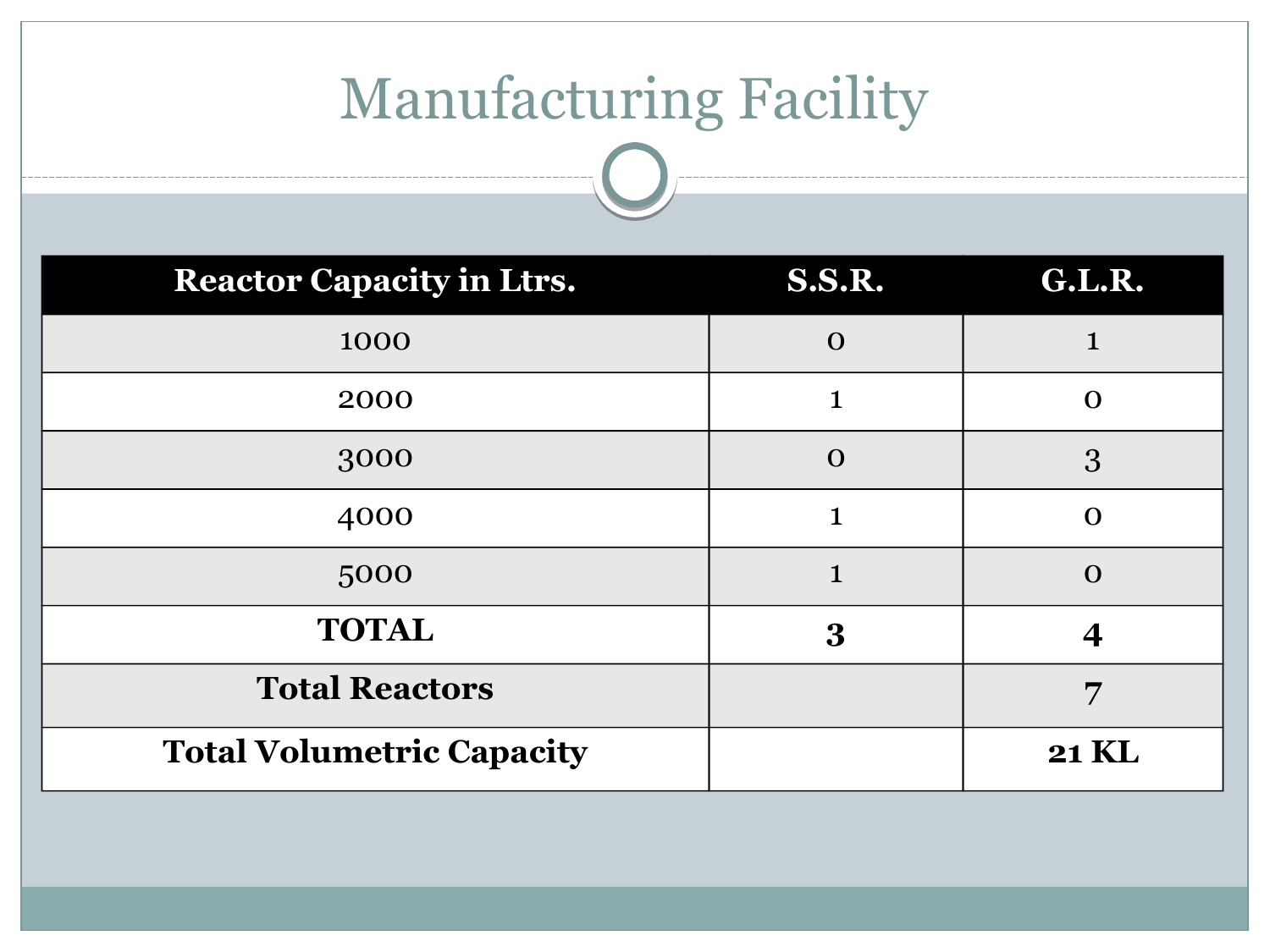# Process Equipments

| <b>Equipment</b>       | <b>Size</b>          | N <sub>o</sub> |
|------------------------|----------------------|----------------|
| Centrifuge             | 36"                  | 3              |
| S. S. Nutch            | $1 \mathrm{KL}$      | $\overline{2}$ |
| <b>Tray Dryer</b>      | 96 Tray              | $\overline{2}$ |
| <b>Fluid Bed Dryer</b> | 60 Kg                |                |
| Multi Mill             | <b>Standard size</b> | $\overline{2}$ |
| <b>Sparkler Filter</b> | 12 Pads              |                |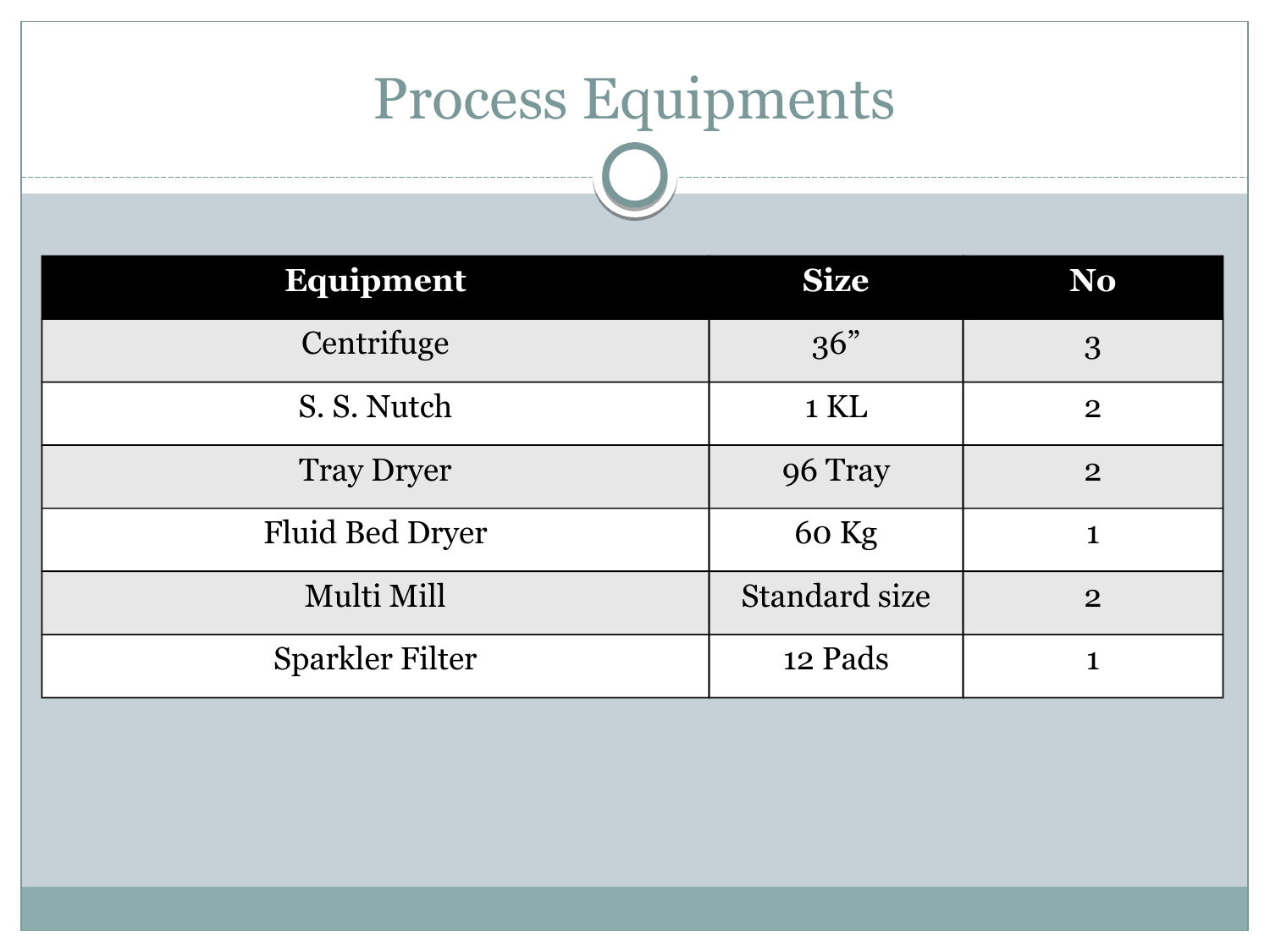# Laboratory Instruments

| <b>Laboratory Instrument</b>   | N <sub>o</sub> |
|--------------------------------|----------------|
| <b>UV Cabinet</b>              | $\mathbf{1}$   |
| Karl Fischer                   | $\mathbf{1}$   |
| Polari Meter                   | $\mathbf{1}$   |
| <b>Melting Point Apparatus</b> | $\mathbf{1}$   |
| <b>Analytical Balance</b>      | $\mathbf{1}$   |
| pH Meter                       | $\mathbf{1}$   |
| <b>HPLC</b>                    | $\mathbf{1}$   |
| GC                             | $\mathbf{1}$   |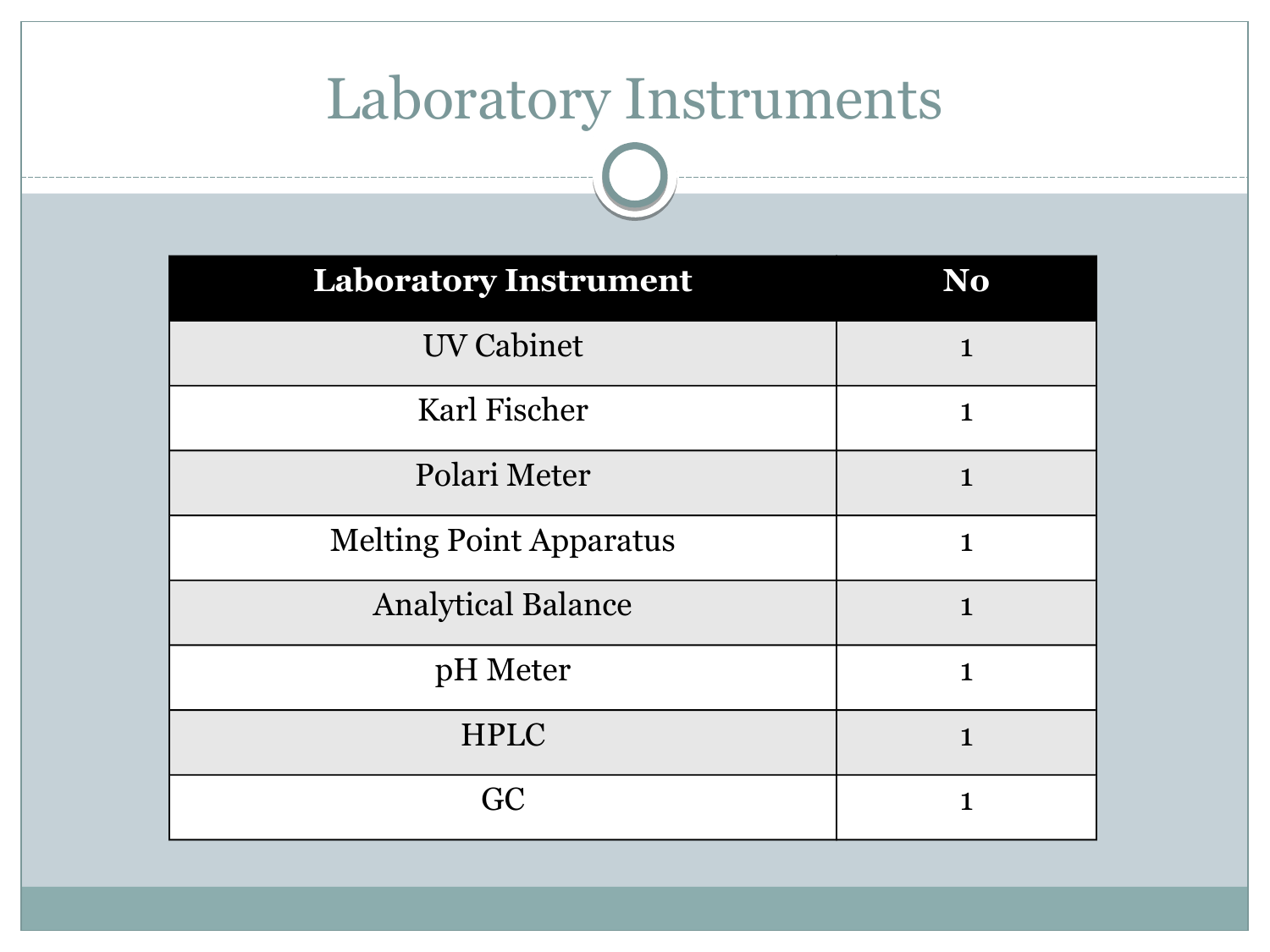# Utility Equipments

| <b>Equipment</b>       | <b>Capacity</b>        | <b>Equipment</b>      | <b>Capacity</b> |
|------------------------|------------------------|-----------------------|-----------------|
| <b>Raw Water Tank</b>  | 40M <sub>3</sub>       | <b>Steam Injector</b> | $760$ mmHg      |
| <b>Cooling Water</b>   | 240 TR @ $(+)$ 32 c    | Water Injector        | 700 mmHg        |
| Boiler (IBR)           | 1000 Kg./ Hr.          | Vacuum Pump           | 700 mmHg        |
| Hot Oil Unit           | 2 Lac. Keal./Hr.       | <b>Vacuum Pump</b>    | $760$ mmHg      |
| Power                  | <b>120 KVA</b>         | <b>AHU</b>            | 800 CFM/Cu ft   |
| <b>ETP</b>             | 20 M <sub>3</sub> /Day | <b>Glass Assembly</b> | 100 lit         |
| Scrubber               | <b>Four Stage</b>      | <b>Glass Assembly</b> | 100 lit         |
| <b>D.M Water Plant</b> | 500 lit/ $hr$          | Air Compressor        | $175$ psi       |
| D.G. Set               | $100$ Hp               | <b>Tray Dryer</b>     | 10 Kg & 05 Kg   |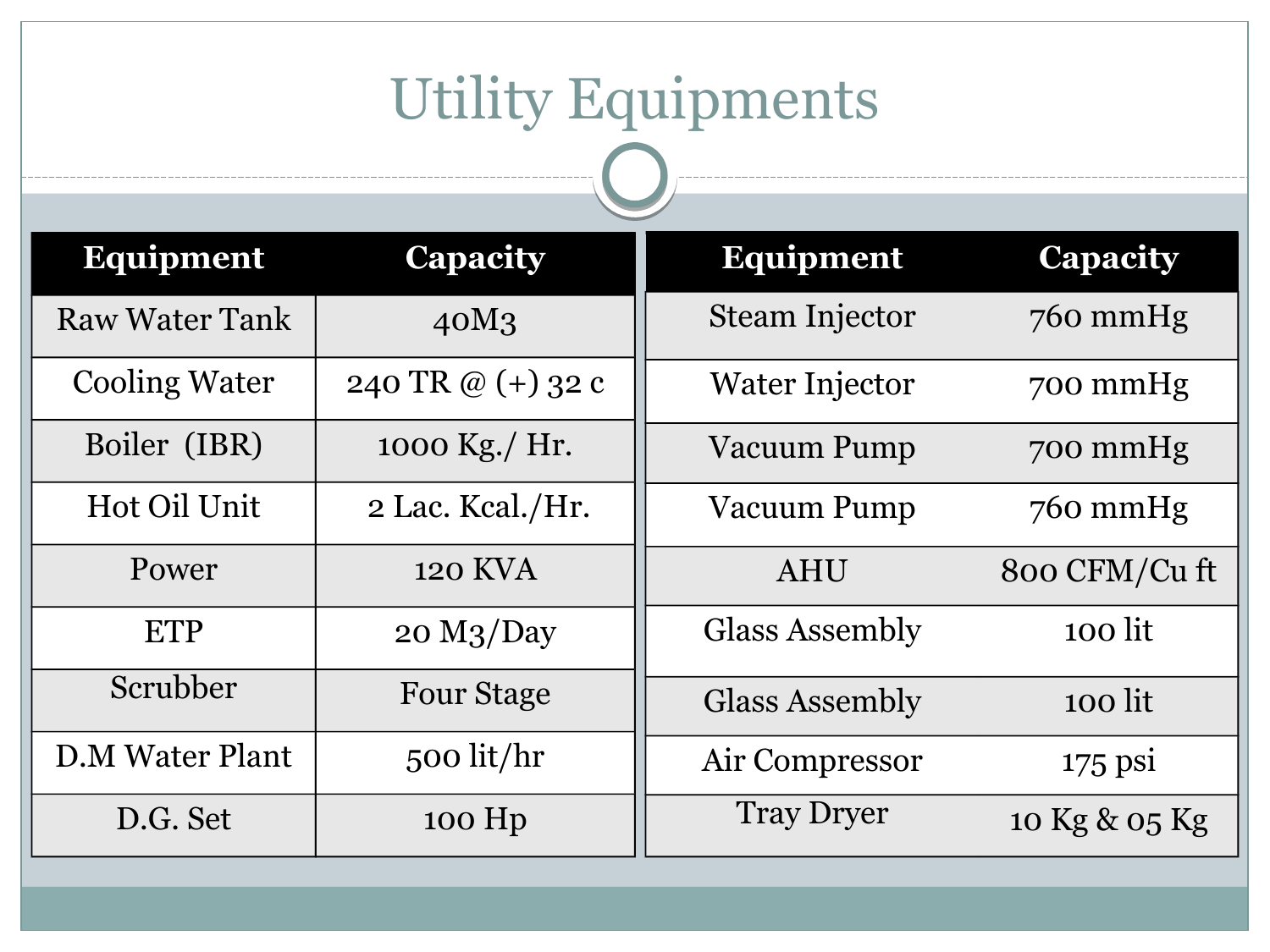#### Product List  **CHIRAL CHEMICALS**

| Sr.<br>No. | PRODUCT NAME                                                      | <b>APPLICATION</b>      |
|------------|-------------------------------------------------------------------|-------------------------|
| A/001      | Di Para Toluoyl D Tartaric Acid, Anhydrous [CAS No. 32634-68-7]   | <b>Resolving Agents</b> |
| A/002      | Di Para Toluoyl D Tartaric Acid, Monohydrate [CAS No. 71607-32-4] | <b>Resolving Agents</b> |
| A/003      | Di Para Toluoyl L Tartaric Acid, Anhydrous [CAS No. 32634-66-5]   | <b>Resolving Agents</b> |
| A/004      | Di Para Toluoyl L Tartaric Acid, Monohydrate [CAS No. 71607-31-3] | <b>Resolving Agents</b> |
| A/005      | Di Benzoyl D Tartaric acid, Anhydrous [CAS No. 17026-42-5]        | <b>Resolving Agents</b> |
| A/006      | Di Benzoyl D Tartaric acid, Monohydrate [CAS No. 80822-15-7]      | <b>Resolving Agents</b> |
| A/007      | Di Benzoyl L Tartaric acid, Anhydrous [CAS No. 2743-38-6]         | <b>Resolving Agents</b> |
| A/008      | Di Benzoyl L Tartaric acid, Monohydrate [CAS No. 62708-56-9]      | <b>Resolving Agents</b> |
| A/009      | $(+)$ Di Butyl L Tartrate [CAS No. 87-92-3]                       | <b>Resolving Agents</b> |
| A/010      | (-) Di Butyl D Tartrate [CAS No.62563-15-9]                       | <b>Resolving Agents</b> |
| A/011      | $(+)$ Di Ethyl L Tartrate [CAS No. 87-91-2]                       | <b>Resolving Agents</b> |
| A/012      | (-) Di Ethyl D Tartrate [CAS No.13811-71-1]                       | <b>Resolving Agents</b> |
| A/013      | (-) Di Methyl D Tartrate [CAS No. 13811-71-7]                     | <b>Resolving Agents</b> |
| A/014      | $(+)$ Di methyl L Tartrate [CAS No.608-68-4]                      | <b>Resolving Agents</b> |
| A/015      | D(-) Tartrate [CAS No. 147-71-7]                                  | <b>Resolving Agents</b> |
| A/016      | L(+) Tartrate [CAS No. 87-69-4]                                   | <b>Resolving Agents</b> |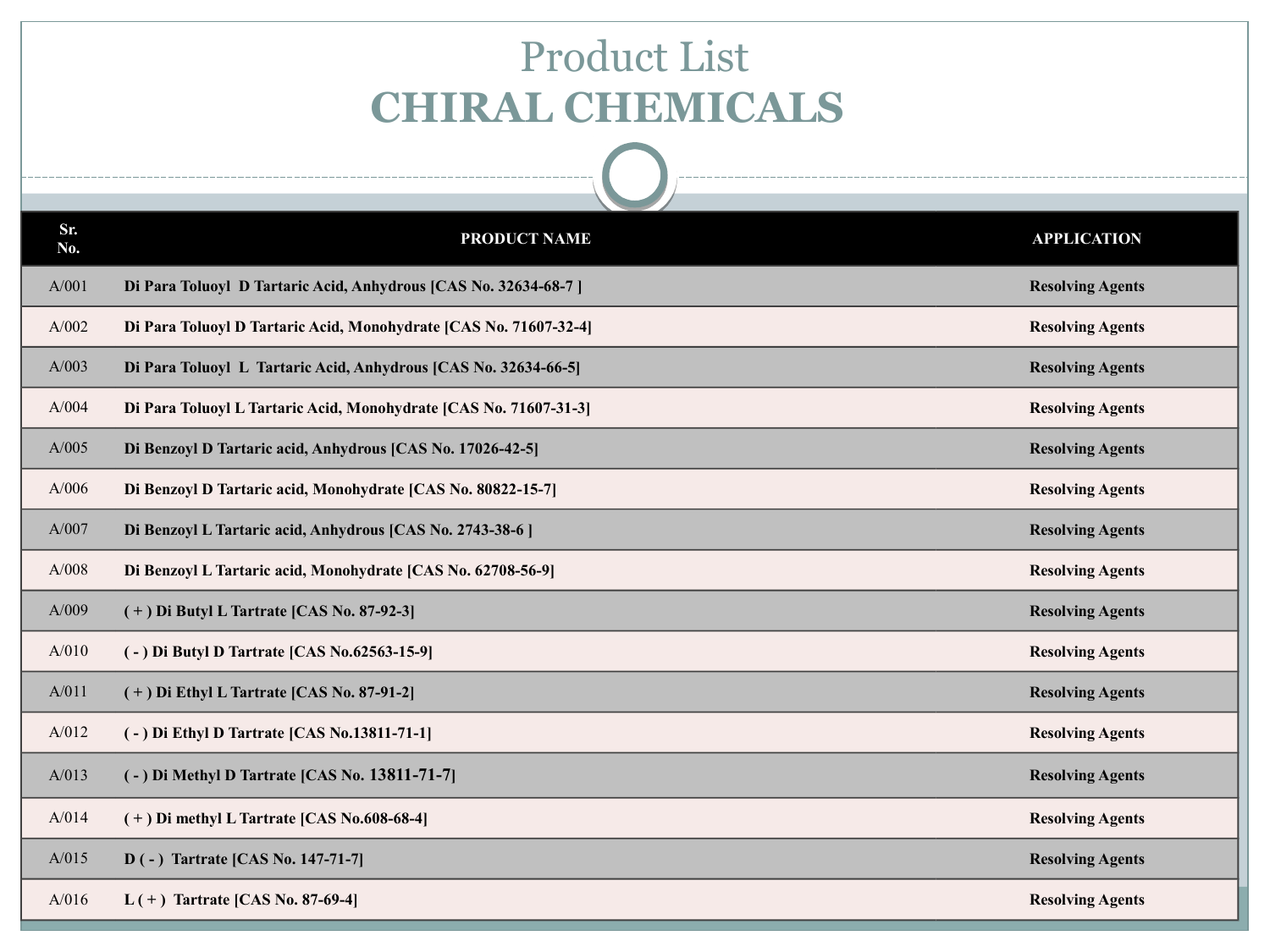# Conti... **BULK DRUGS**

| Sr.<br>No. | <b>PRODUCT NAME</b>                      | <b>APPLICATION</b>              |
|------------|------------------------------------------|---------------------------------|
| 01         | <b>Bisoprolol Fumarate (EP/USP)</b>      | <b>Cardio selective</b>         |
| 02         | Oxyclozanide (BP)                        | <b>Anthelmintic (Flukicide)</b> |
| 03         | <b>Niclozamide (IP/BP)</b>               | Anthelmintic                    |
| 04         | <b>Sodium Carbonate (IP)</b>             | <b>Salt</b>                     |
| 05         | <b>Sodium Bicarbonate Anhydrous (IP)</b> | <b>Salt</b>                     |
| 06         | <b>Calcium Carbonate (IP)</b>            | <b>Salt</b>                     |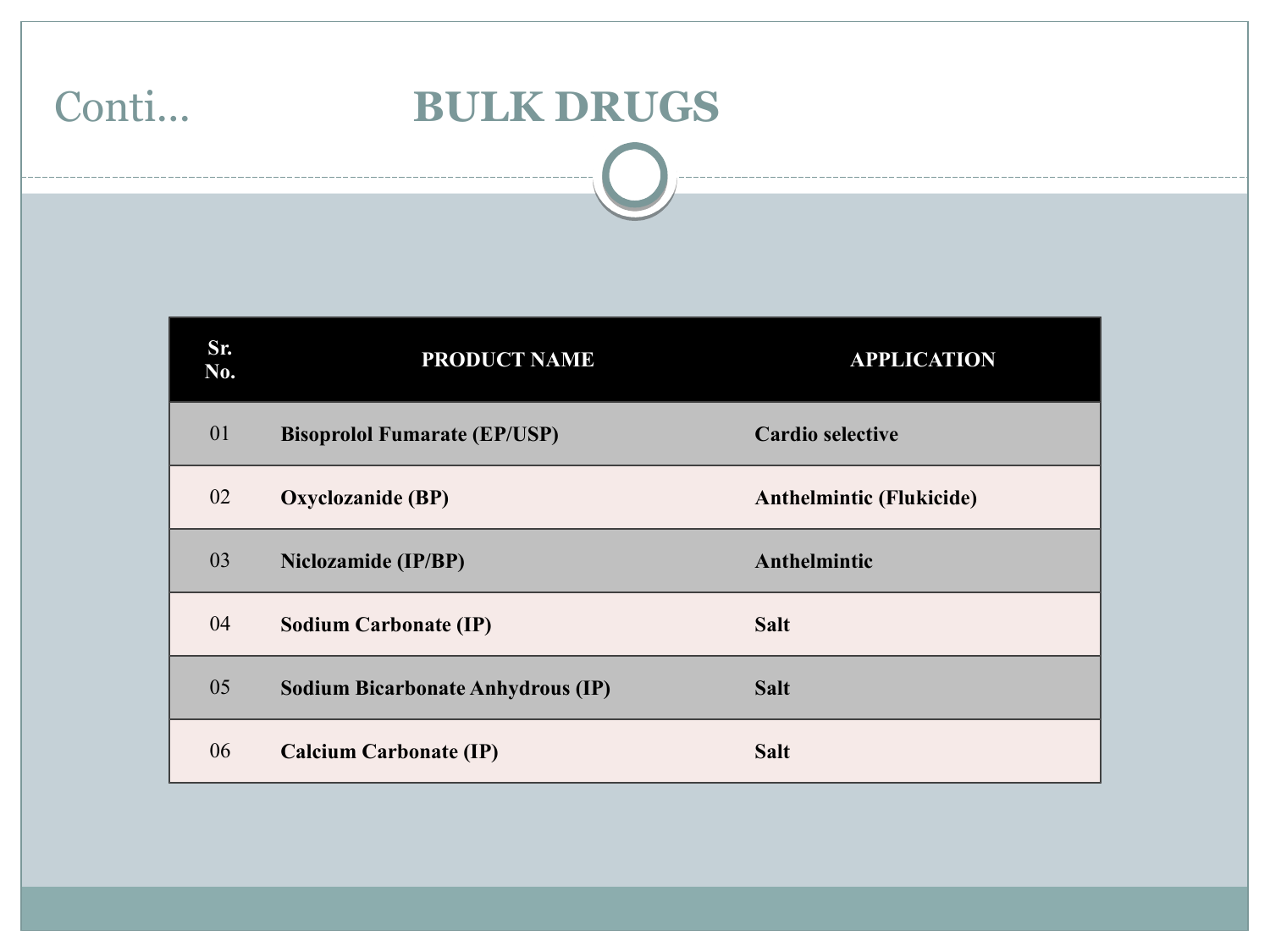| onti PHARMA INTERMEDIATES<br>________________________________ |                                                                       |                                     |
|---------------------------------------------------------------|-----------------------------------------------------------------------|-------------------------------------|
|                                                               |                                                                       |                                     |
| Sr.<br>No.                                                    | <b>PRODUCT NAME</b>                                                   | <b>APPLICATION</b>                  |
| B/001                                                         | 4, 5, 6, 7-Tetrahydrothieno [3, 2 - c]Pyridine HCL[CAS No.28783-41-7] | Clopidogrel<br><b>Intermediate</b>  |
| B/002                                                         | Para Toluoyl Chloride [CAS No. 874-60-2]                              | <b>Pharma Intermediate</b>          |
| B/003                                                         | Para Toluic Acid [CAS No. 99-94-5]                                    | <b>Pharma Intermediate</b>          |
| B/004                                                         | 1-(2, 3-Di Chlorophenyl) Piperazine HCL [CAS No. 119532-26-2]         | Aripiprazole<br><b>Intermediate</b> |
| B/005                                                         | 7-Hydroxy-3, 4-Dihydro Carbostyril [CAS No. 22246-18-0]               | Aripiprazole<br><b>Intermediate</b> |
| B/006                                                         | 1, 2, 4 – Triazolo Pyridine [CAS No. 6969-71-7]                       | <b>Trazadone</b><br>Intermediate    |
| B/007                                                         | 4-Hydroxy Benzyl Alcohol [CAS No. 623-05-2]                           | <b>Pharma Intermediate</b>          |
| B/008                                                         | Methyl 4-methyl Benzoate [CAS No. 99-75-2]                            | <b>Pharma Intermediate</b>          |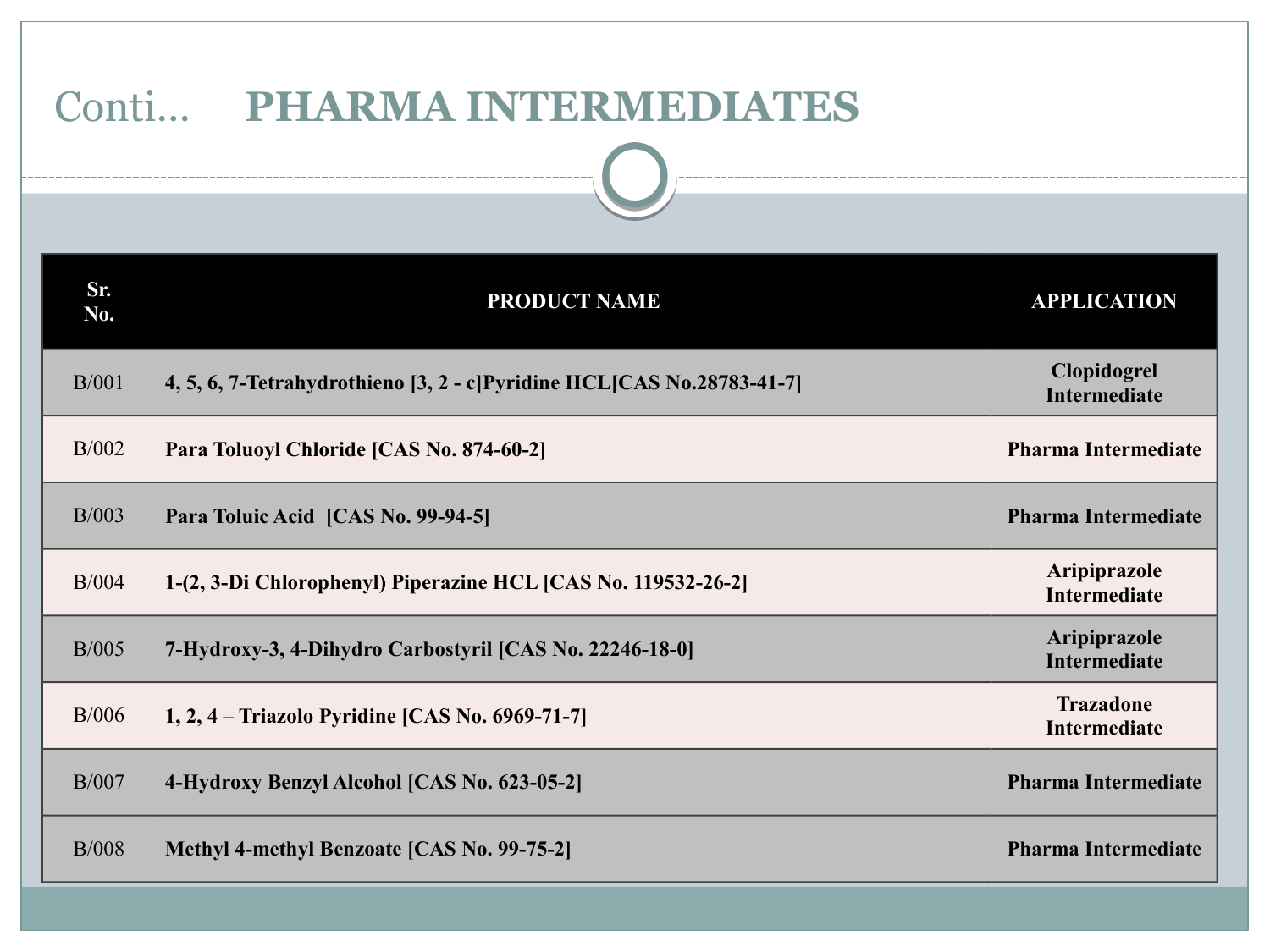#### Conti... **AROMATICS COMPOUND**

| Sr.<br>No. | <b>PRODUCT NAME</b>                                | <b>APPLICATION</b>             |
|------------|----------------------------------------------------|--------------------------------|
| C/001      | Iso Amyl Alcohol [CAS No. 123-51-3]                | <b>Flavors &amp; Fragrance</b> |
| C/002      | Iso Amyl Acetate [CAS No. 123-92-2]                | <b>Flavors &amp; Fragrance</b> |
| C/003      | Iso Amyl Butyrate [CAS No. 106-27-4]               | <b>Flavors &amp; Fragrance</b> |
| C/004      | Glycerol Tributyrate [CAS No. 60-01-5]             | <b>Flavors &amp; Fragrance</b> |
| C/005      | <b>Butyl Benzoate [CAS No. 136-60-7]</b>           | <b>Flavors &amp; Fragrance</b> |
| C/006      | <b>Iso Butyl Phenyl Acetate [CAS No. 102-13-6]</b> | <b>Flavors &amp; Fragrance</b> |
| C/007      | Methyl Phenyl Acetate [CAS No. 101-41-7]           | <b>Flavors &amp; Fragrance</b> |
| C/008      | Ethyl Phenyl Acetate [CAS No. 101-97-3]            | <b>Flavors &amp; Fragrance</b> |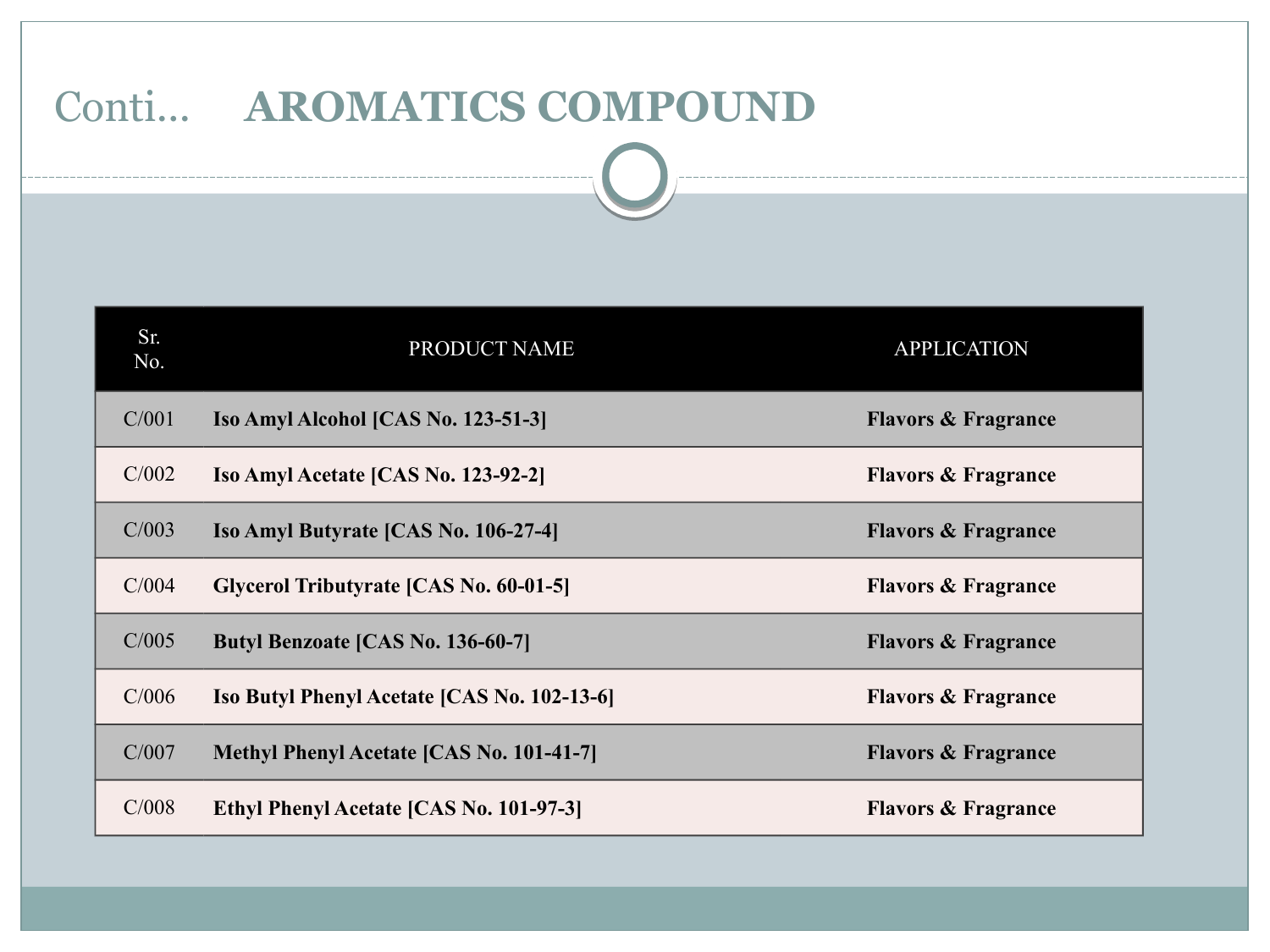#### **Important customers who audited & approved**

We M/s KAIVAL CHEMICALS PRIVATE LIMITED declare & certify that the below mentioned National & multinational companies audited & approved our manufacturing facility for vendor supply.

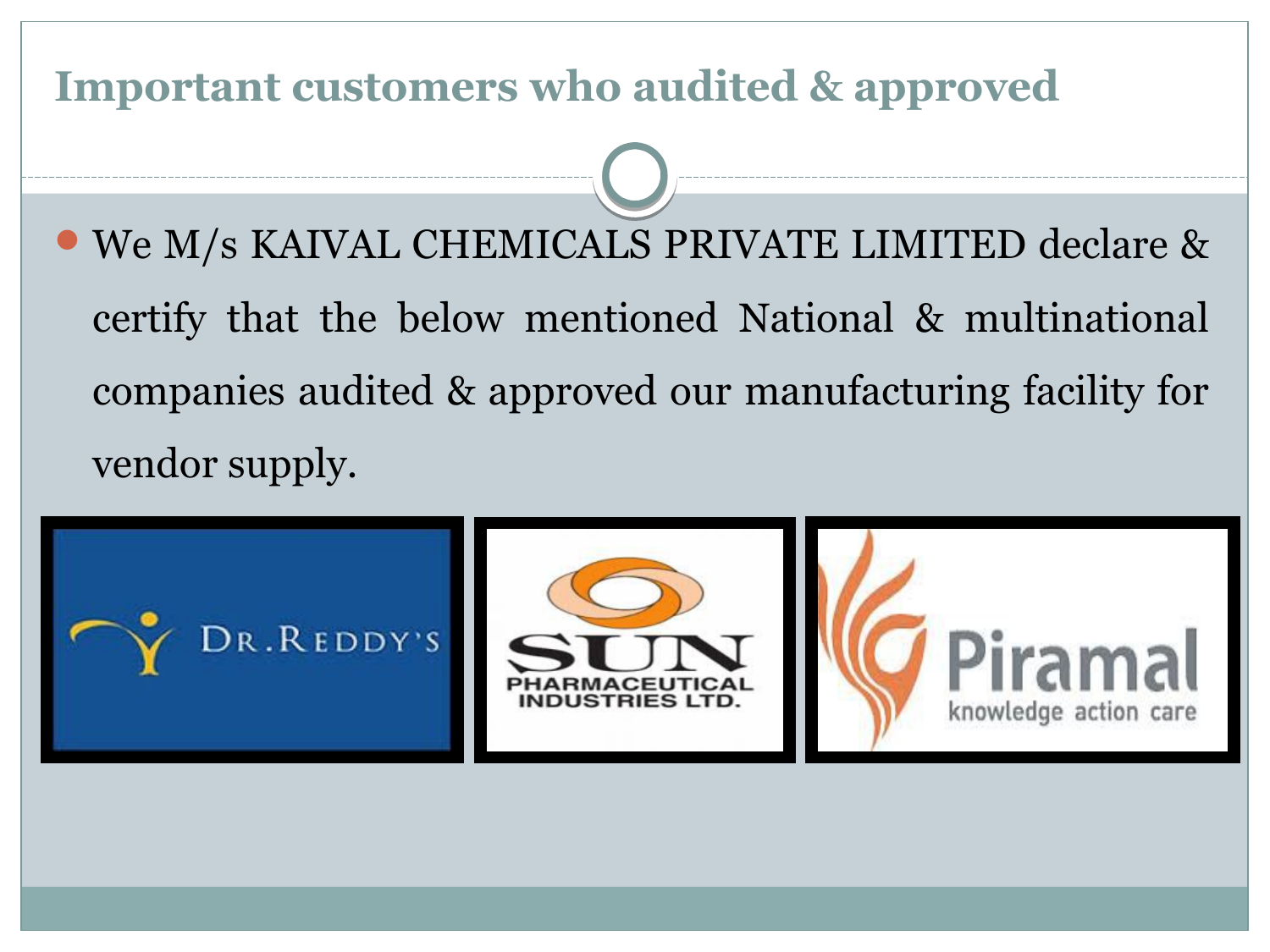